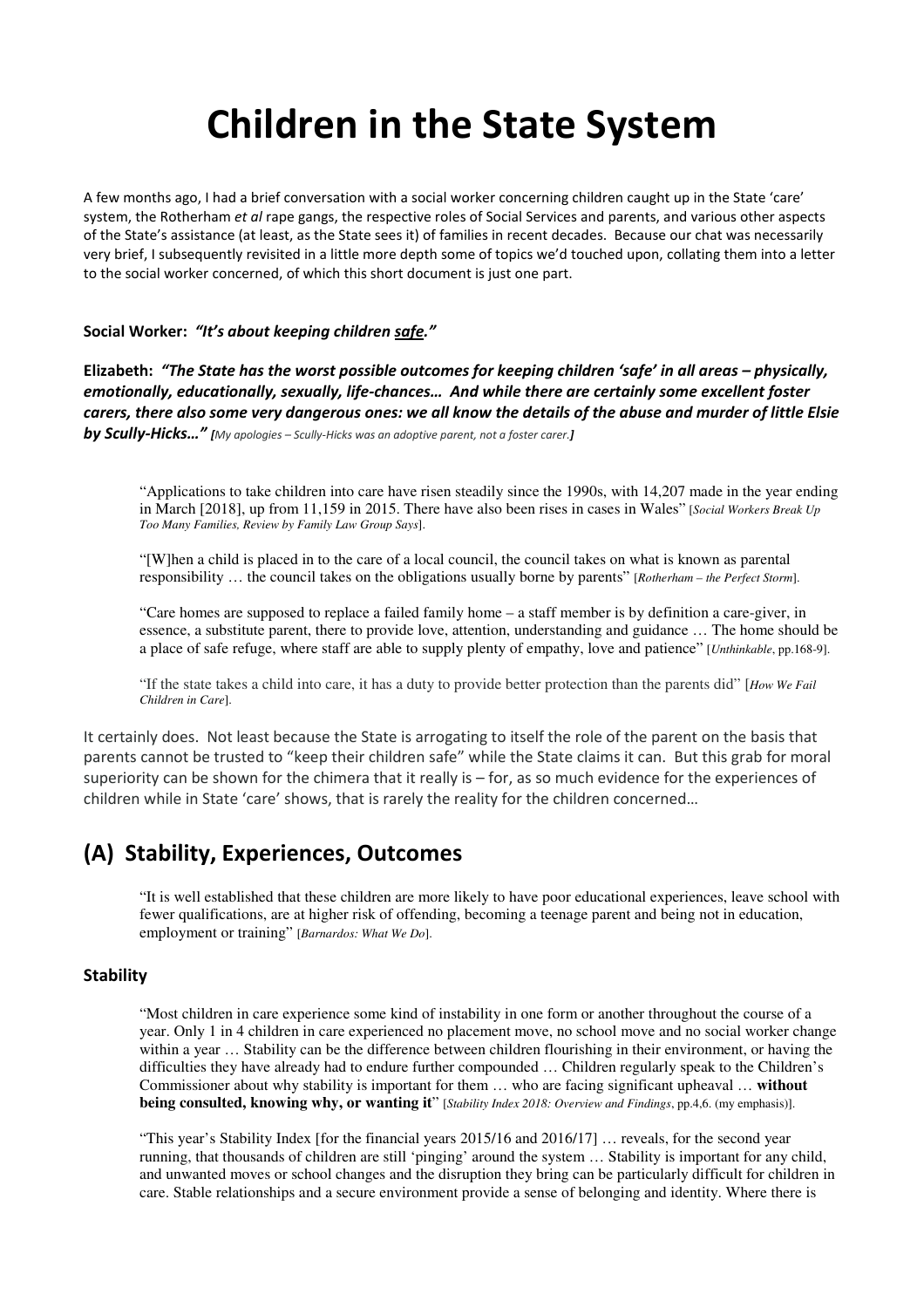instability relationships with trusted adults and other children suffer, succeeding at school becomes more difficult and vulnerability increases, leading some children to fall through the gaps and others open to exclusion, exploitation and abuse. … Every day I hear from 'pinball kids' who are being pinged around the care system when all they really want is to be settled and to get on with normal life. These children need stability, yet far too many are living unstable lives, in particular children entering care in their early teens" [*Pinball Kids Pinging Around the Care System*].

#### **Health and Wellbeing Assessments**

"Local authorities have a duty to promote and ensure the wellbeing of all children who are looked after by them … Health Assessments should cover a range of issues beyond those of physical health which include developmental health and emotional well-being" [*Children Looked After by Local Authorities in England*, pp.117-118].

#### **Emotional, Mental, and Behavioural Wellbeing**

"Evidence suggests that looked after children are nearly 5 times more likely to have a mental health disorder than all children" [*Children Looked After by Local Authorities in England*, Appendix 3, p.121].

"Of the 38,010 children aged 5 to 16 years, who were looked after at 31 March 2017 for at least 12 months, 28,810 (76%) had a SDQ score reported … Almost half (49%) … had 'normal' emotional and behavioural health, 12% had 'borderline' scores and 38% had scores which were a cause for concern" [*Children Looked After in England … Year Ending 31 March 2017: Additional Tables*, p.14].

"Looked after children are approximately four times more likely to have a mental disorder than children living in their birth families … some young people had … suffered from a lack of attention to their emotional needs. In the worst cases, young people had been let down by a system that did not recognize their behaviour as a sign of distress and failed to provide them with support to develop secure attachments to their carers … Above all, children and young people need consistent relationships with adults who are committed to loving and caring for them" [*Achieving Emotional Wellbeing for Looked After Children*, pp.5-6].

"Research over the last decade provides compelling evidence that looked after children are at greater risk of experiencing poor mental health than children in the general population … Looked after children are just over three times more likely to have a disorder than disadvantaged children [*children whose parents had never worked or worked in unskilled occupations*] and over five times more likely to have a diagnosed mental disorder than nondisadvantaged children [*children whose parents had other types of occupation*]. The high rate of behavioural disorders among looked after children is particularly striking, with almost two out of every five children having some kind of diagnosed behavioural disorder" [*Achieving Emotional Wellbeing for Looked After Children*, p.12].

"The Office of National Statistics conducted research on the mental health of young people, aged 5-17, looked after by local authorities. Children in care are 4 times more likely than their peers to have a mental health difficulty … This included: clinically significant conduct disorders; emotional disorders (anxiety and depression); hyperactivity and less common disorders (pervasive developmental disorders, tics and eating disorders). This compares to a rate of 10% for children aged 5-16 living in private households in Great Britain" [*Children in Care: Emotional Wellbeing and Mental Health*].

"A high proportion of looked after children in England and Wales have mental health problems that require professional support – between 25% and 72% of children, according to key pieces of research. However, looked after children's mental health needs are frequently unmet, which increases children's risk of a variety of poor outcomes" [*Achieving Emotional Wellbeing for Looked After Children*, p.9].

**Poor Mental Health and Educational Achievement:** "[Studies found that] children with higher incidence of emotional and behavioural difficulties also demonstrated poor progress with their education and were expected to leave school without qualifications … more likely to have behavioural problems at school, to truant and to be excluded from school" [*Achieving Emotional Wellbeing for Looked After Children*, p.16].

**Poor Mental Health and Homelessness / Poor Employment:** "A study of care-leavers' outcomes found that those who left care with poor mental health were at greater risk of experiencing homelessness and were twice as likely to have poor employment outcomes" [*Achieving Emotional Wellbeing for Looked After Children*, p.16].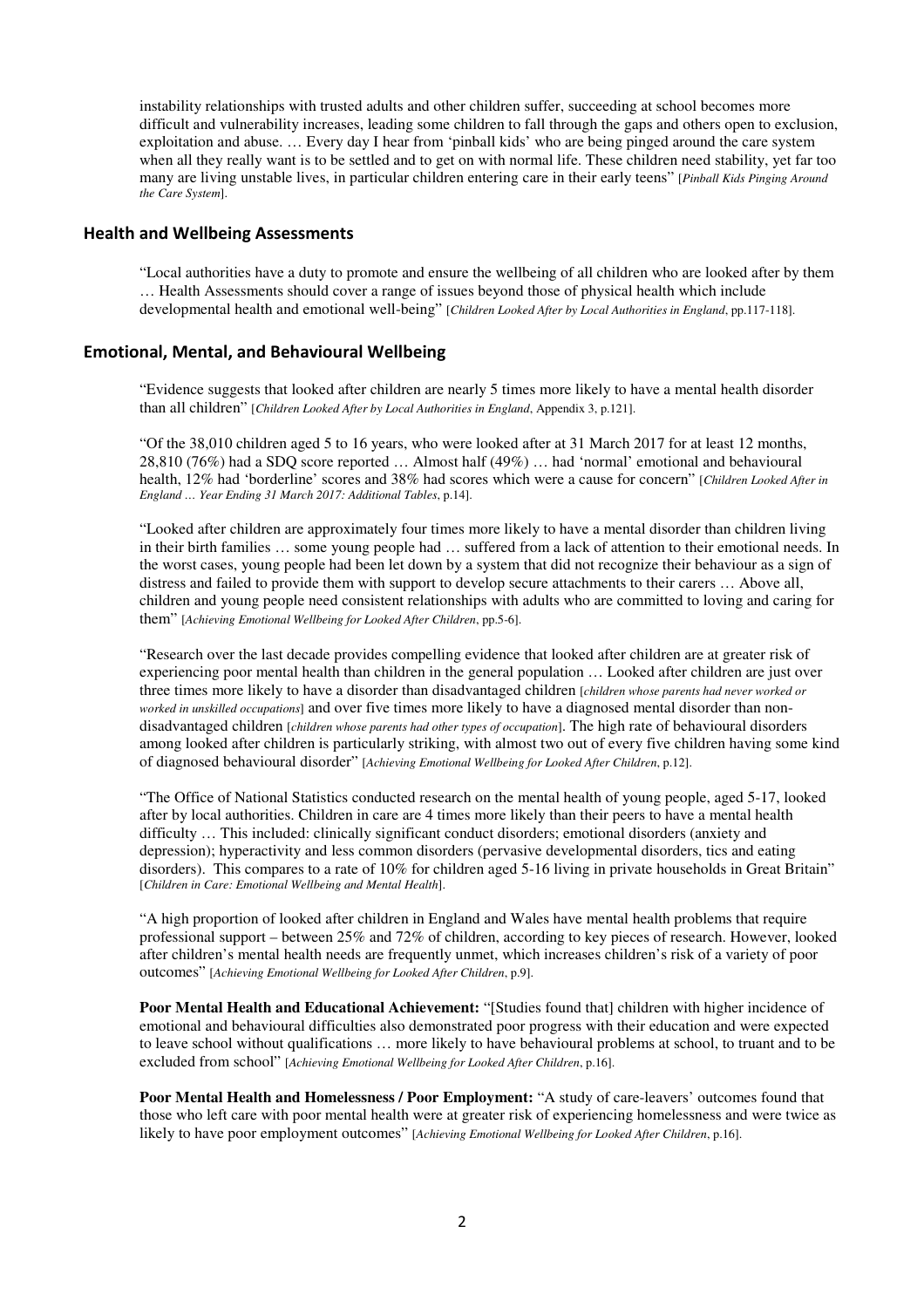#### **Educational Achievements**

"This year's Stability Index … shows just how disruptive changing school can be: around 4,300 children in care moved school in the middle of the year, and their new school was 24 miles away on average … around 400 children who moved school ended up missing a whole term as a result … the system has given up on the hundreds of children bouncing around from one poor school to another. I want all local authorities to make reducing instability a priority and to measure it. I would also like to see Ofsted assessing the stability of children in care as part of their inspections" [*Pinball Kids Pinging Around the Care System*,].

**Key Stage 1 (2017):** "In 2017, 51% of looked after children reached the expected standard in reading, 39% in writing, 46% in mathematics and 60% in science ... Compared to non-looked after children [76% reading, 68% writing, 75% mathematics, 83% science]" [*Outcomes for Children Looked After by Local Authorities in England*, p.5].

**Key Stage 2 (2017):** "[I]n 2017, 32% of looked after children reached the expected standard in the headline measure reading, writing and mathematics, which is much lower than the 61% for non-looked after children" [*Outcomes for Children Looked After*, pp.1,7-8].

**Key Stage 4 (2017):** "The average Attainment 8 score for looked after children is 19.3 compared to 44.5 for non-looked after children" [*Outcomes for Children Looked After*, p.11].

"[O]nly 9% [of care-leavers] reach university, against a national average of 47%" [*David Cameron Has No Clue*].

"When you consider that our residents have attended compulsory primary and secondary schools for 11 years, the level of education that most of them have reached is literally scandalous … Some of [them] can barely read their own names, and a lot of them are unable to multiply anything more complicated than the ten times table (some can't even do that)" [*Generation F*, p.85].

#### **Substance Misuse**

"Evidence suggests that children in care are four times more likely than their peers to smoke, use alcohol and misuse drugs" [*Children Looked After by Local Authorities in England*, Appendix 2, p.118].

#### **Criminal Reprimands and Convictions**

"In the year ending 31 March 2017, 4% of children aged 10 years or over (1,580 children) who were looked after for at least 12 months were convicted or subject to a final warning or reprimand during the year … Looked after children (who have been looked after for at least 12 months) are five times more likely to offend than all children; the latest available figures for all children are for the year ending 31 March 2016" [*Children Looked After in England … Year Ending 31 March 2017: Additional Tables*, p11].

"I tried to improve the situation for children in care through the measures in the 'Care Matters' White Paper. We were driven by a host of depressing statistics, but the most scandalous was that children in care accounted for half a percent of the child population but as adults accounted for 27% of the prison population" [Alan Johnson, MP, *HofC Hansard Debates for 07 Jan 2016*].

"Around 10% of children aged 10 and over who have been in care have been cautioned or convicted of an offence, [3x] the rate for all children of the same age" [*Children Brought Up in Care Have Far Poorer Life Prospects*].

"[One 15-year-old girl in the care home in which I'm working] is a violent young offender devoid of manners or respect for others, traits in which she is indulged, and even steeped, by the care system" [*Generation F*, p.78].

#### **Teenage Pregnancy**

"Children taken into care are two and a half times more likely to become teenage parents and 66 times more likely to have their own children taken into care … at least one in seven young women leaving the care system is pregnant or already a mother" [*Children Brought Up in Care Have Far Poorer Life Prospects*].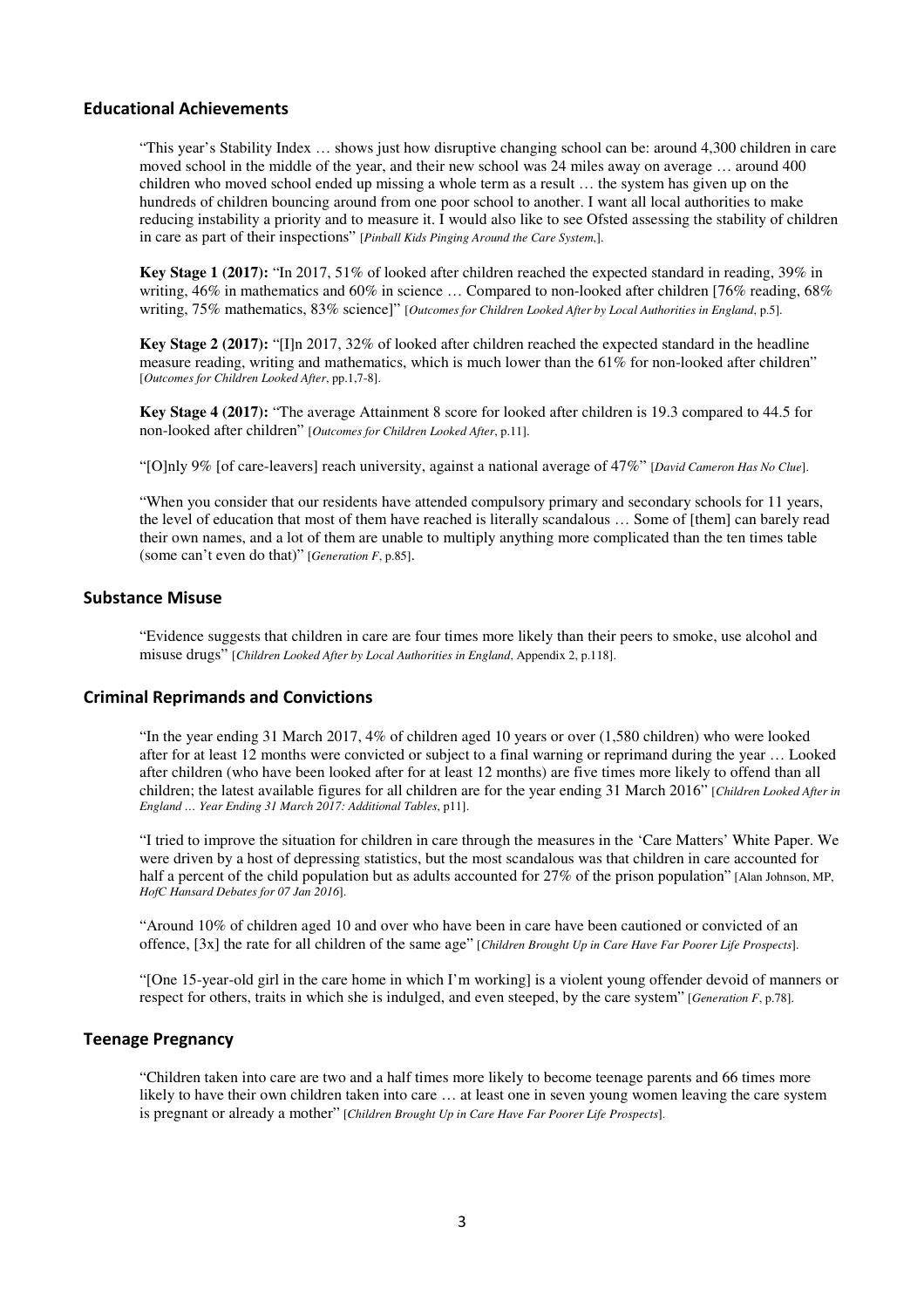#### **Prostitution**

"Two separate research studies estimate that more than 70% of adult street prostitutes were once in the care of social services" [NSPCC 'Street Matters', and The Poppy Project, referenced in: *Unthinkable*, p.161].

#### **Homelessness**

"Between a quarter and a third of people sleeping rough had been in care" [*Children Brought Up in Care Have Far Poorer Life Prospects*].

"Serious case reviews have told us time and again that teenagers are a high-risk group but all too often, all through society, and most ashamedly amongst professionals, they are seen as resilient and better equipped to cope with stress than younger children. This meant that in some cases suicidal teenagers were left alone in B&Bs or even sleeping on the streets while they waited for the assessment that was supposed to set them on the road to a safe future" [*Unthinkable*, pp.40-41].

## **(B) Abuse of Children in the State System**

"Articles 19 and 20 of the UN Convention on the Rights of the Child emphasise the rights of all children to protection from abuse or exploitation, with **special protection to be afforded to those children who have to be looked after away from home**" [*Keeping Children Safe*, *2009-2012*, p.136, (My emphasis)].

Before I begin this sub-section, please understand that I am by no means unaware that there are also abuses of children by their parents or other family members. Victoria Climbié and Baby 'P' are well-known but there are many others too. I am *not* dismissing or down-playing any of these parental or familial abuses. The issue here, though, is the claim by the State to be *better* at looking after children than parents are.

Presumably you are aware of at least *some* of the abuses of children living in State residential homes or in foster/adoptive homes? Many of which children may well have been a lot safer if the State hadn't interfered and taken them away from their families? On the following pages are highlighted (if that's not an irony) just a few examples:

### **(I) State Run/Approved Care Homes**

"Every residential children's home must provide the levels of love, care, nurture, stability, discipline and opportunity that we would expect from good parents … The state removes [children] from their homes with the expectation that it will do a better job than the one the child experiences at the parents' hands" [*How We Fail Children in Care*].

#### *Keeping Children Safe: Children in Care 2009-2012* **(2014)**

"Concerns about abuse in foster and residential care have been expressed, intermittently, for over 70 years … there is growing concern about whether the nature of modern residential provision puts young people at risk of poor quality care or harm" [pp.19,26].

"Information on allegations in residential settings was sought for the … three-year period (2009-2012) … we estimate there are likely to be around 250-300 confirmed cases of abuse or neglect in residential care [by residential staff] across the UK each year … this is likely to underestimate the true extent of the problem and takes no account of abuse by peers or adults external to the placement … The subject of the allegation was generally a residential social worker … male (15) rather than female (5)" [pp.14-15,114].

"Very few young people were removed from placement *[Why? The same child would be snatched away before you could say 'Call the social worker!' if the abuser were a biological parent]*, and looked after children reviews to assess care planning needs were rarely held *[Why not? Social Services meetings would be held by the dozen if the abuser were the child's biological parent]*. In most respects, therefore, life went on much as before. Outcomes for staff were much more variable: while some were subject to no further action *[how often is that the case for a biological parent?]*, others had their employment terminated" [p.16].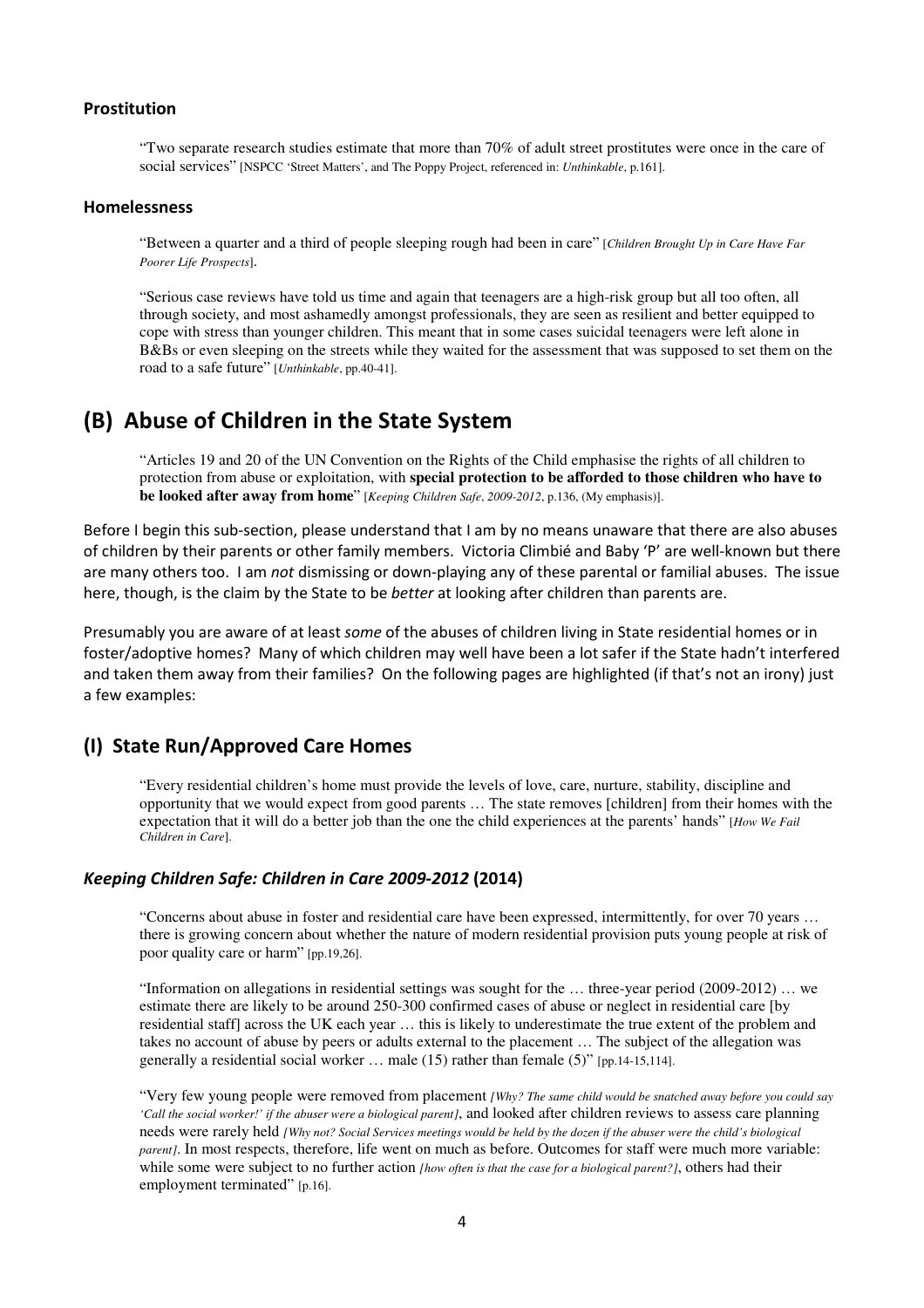#### **Neglect and Emotional Abuse**

"The [parliamentary] debate [October 2012] highlighted again that the approximately 65,000 children in care very often do not receive [the] support and attention they need to overcome the trauma of abuse and neglect in their early years that led to [them] being taken into care" [*We Need to Protect Children in Care*].

"Sarah, a young person who has been involved with our work, explained what she saw in care and what young people need … Sarah said she sees care staff as merely making sure that young people eat and are clean … she said: 'The main thing for a child in care is, like, they need love and attention, that is what kids in care need'." [*We Need to Protect Children in Care*].

"Children in care lack love and attention. The situation is particularly bleak for teenagers who, after multiple placements, wind up in a children's home far from their local area, away from their friends and family. Nearly half of the 4840 children who live in children's homes live outside their local authority. Some 29% of children in children's homes have had at least five previous placements" [*We Need to Protect Children in Care*].

#### **Bullying and Physical Abuse**

"Several studies have also found evidence of widespread bullying in residential care, often persisting over long periods … In one study of 48 children's homes 40% of the young people reported being bullied by other residents. A recent study of 27 children's homes found that nearly half of a small group of residents whose placements had disrupted had been obliged to leave because they had violently assaulted other residents or staff" [*Keeping Children Safe*, p.25].

"Over one-half of cases concerning residential staff were categorised as either physical abuse or use of excessive physical restraint … [including] a male security staff member and a female teaching assistant, each of whom were found to have physically abused a young resident at their respective secure and residential educational establishments" [*Keeping Children Safe*, pp.16,114].

#### **Sexual Abuse**

… by residential staff, other children/residents, registered sex offenders placed in the locality of the care home, grooming/rape-gangs, politicians and celebrities and various other fine pillars of the community…

"Although children are being sexually exploited when living in a range of circumstances, children in care account for a disproportionate number of children known to be sexually exploited. Research statistics suggest that anywhere from 20 to 35% of sexually exploited children are in care" [NSPCC, *Children in Care: Statistics*].

"[F]rom minor indiscretions … to the prolonged sexual and emotional abuse of children … strong selection and assessment procedures are also needed to prevent individuals who may present serious harm to children becoming residential workers or foster carers" [*Keeping Children Safe*, p.18].

"[P]lacement in residential care may expose young people to being abused by other residents … Some of those [in our study] who had reported sexual abuse by peers complained that this was not taken seriously, because staff sometimes viewed this as consensual sexual activity" [*Keeping Children Safe*, p.25].

"Currently, sexual abuse by adults external to the placements appears to be the greatest concern. Children's homes are typically open environments nowadays, but this can make it harder to protect residents from abusive adults outside them. In the context of the current safeguarding measures, it is possible that predatory men might now seek access to children in other ways than through employment in a children's home. Although vulnerable young people who are not looked after are also sexually exploited, some young people in children's homes may be exposed to this by virtue of being in residential care, because their placement makes them an identifiable target and exposes them to coercion by peers" [*Keeping Children Safe*, pp.25-26].

"There is evidence that children's homes are being clustered in unsafe localities, some with high numbers of registered sex offenders … Rather than consider whether the home and the locality within which it sits are appropriate, some commissioners are driven primarily by cost, with some requiring an 80/20 split in favour of cost over quality. … this amounts to a worryingly inadequate situation and exacerbates the vulnerability of children who are already psychologically fragile and therefore easily preyed on by those who seek to exploit them" [*How We Fail Children in Care*].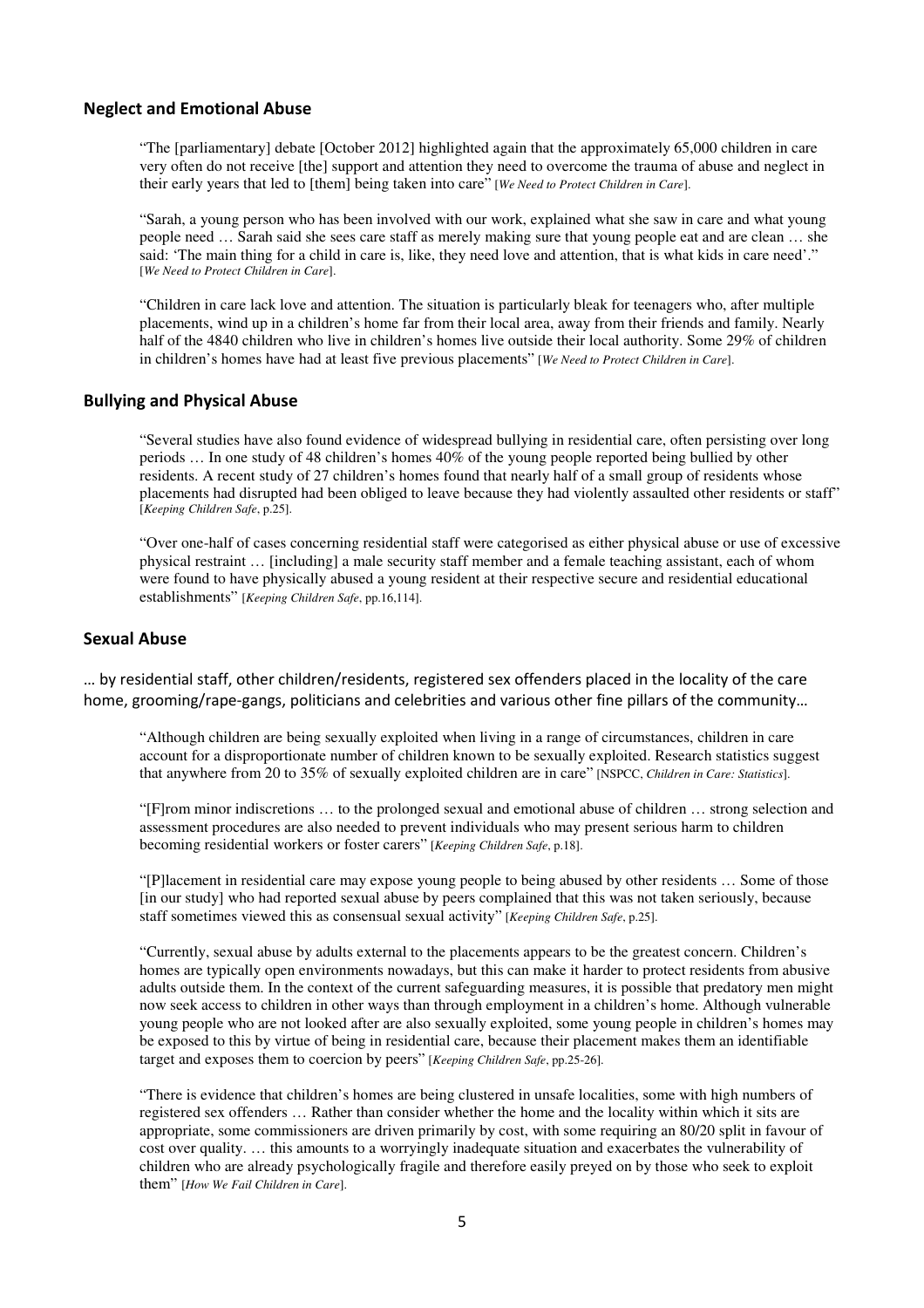"The protection of children in care from [sexual] exploitation raises a number of issues about the care system … Given the nature of turnover of placements in residential units, there is a constant flow of vulnerable children for perpetrators to exploit. As a result, some services have reported having worked with the same residential unit over a number of years, as different children arrive and leave the unit over that time period" [*CSE in Gangs and Groups*, quoted in: *Rotherham – the Perfect Storm*].

"The complete lack of coherent and effective policies and practices by local authorities in confronting and preventing the sexual abuse of children in care are apparent … most local authorities are unaware of how many children in their care are being sexually abused" [*Rotherham – the Perfect Storm*].

"From the mid-1990s there were concerns about children's homes being targeted for the purposes of CSE … some local [Rotherham] residential units were overwhelmed by the problem of CSE. Children who were exploited before they became looked after continued to be exploited, and were often at even greater risk of harm. Other children became exposed to sexual exploitation for the first time whilst they were looked after in children's homes … There was no appropriate management response to the problem" [*Jay Report*, p.53].

"It has already been well documented … that once predatory gangs know the location of children's care homes, they target them hoping to snare victims" [*Unthinkable*, p.ix].

"The University of Bedfordshire has researched runaways from care and found that over 50% of all young people using child sexual exploitation services on one day in 2011 were known to have gone missing (25% over ten times), and 22% were in care. The number of children in the UK in care who have been sexually exploited is about 21% … The researchers had 'been informed about children's homes being targeted by perpetrators of child sexual exploitation, with multiple children across extended periods of time being groomed and abused by the same perpetrators … These children are particularly vulnerable because they often feel unloved, and frankly they are often unloved, so they are very susceptible to being groomed by men who tell them how much they love them, and give them gifts" [*Unthinkable*, p.168].

"Some staff, not trained in sexual exploitation, exhibit less than desirable attitudes to the children in their care. An inquiry into the attitudes of care home staff found that some professionals saw the children in their care as 'troublesome', 'promiscuous', 'criminals' or 'slags who knew what they were getting themselves into' and had made an active choice to have sex with older men, and that this was acceptable, even when they were under sixteen. This attitude has become institutionalised" [*Unthinkable*, pp.169-170].

"[T]his attitude is not restricted to care home staff. Some social workers and police officers often view children who run away repeatedly as 'streetwise' and therefore require less attention, when the opposite is true. One young person's social worker said: Well, if she won't stay in then that's what will happen to her.' Thanks to these attitudes, signs of continuing or new abuse and exploitation go undetected – causing more damage to children already on the edge, helping their abusers to get exactly what they want" [*Unthinkable*, p.170].

"So vulnerable children are being sent hundreds of miles away from home and are deposited in houses from which they feel compelled to run away, only to escape into streets filled with sex offenders. It seems as though some privately run care homes are unintentionally providing perverts with a constant supply of vulnerable children. Hardly a world safer than the one these children have left" [*Unthinkable*, p.165].

"Nikki had been pimped by her own mother. Sandra had been groomed, had lied to her foster parents and lied about her father raping her. Janine, her body vandalised, had been raped by bikers. Gloria, a crack addict, had sold her body for her fix. Considered too vulnerable, their problems too difficult to overcome, they had been sent away, somewhere safe, away from their problems, for their own protection. Except it had been anything but. These children had ended up suffering more than if they'd remained [where they were] and had been left traumatised beyond most people's reckoning. What was the point of handing them over to care homes only for them to run away and then be raped countless times? How on earth could this be allowed to happen?" [*Unthinkable*, p.162].

"It seems as though a sexual predator has designed the current childcare system – because at the moment sexual predators are more likely to benefit from it than the children it is supposed to protect … the current system is perfectly assembled to send children primed for sexual exploitation into the arms of sexual predators … the system has been trafficking the UK's most vulnerable children [*Unthinkable*, p.173].

"[In Rotherham] … As far back as 1996, a social services investigation found that girls were being coerced into 'child prostitution' by a small group of men who regularly collected them from residential care homes. Up to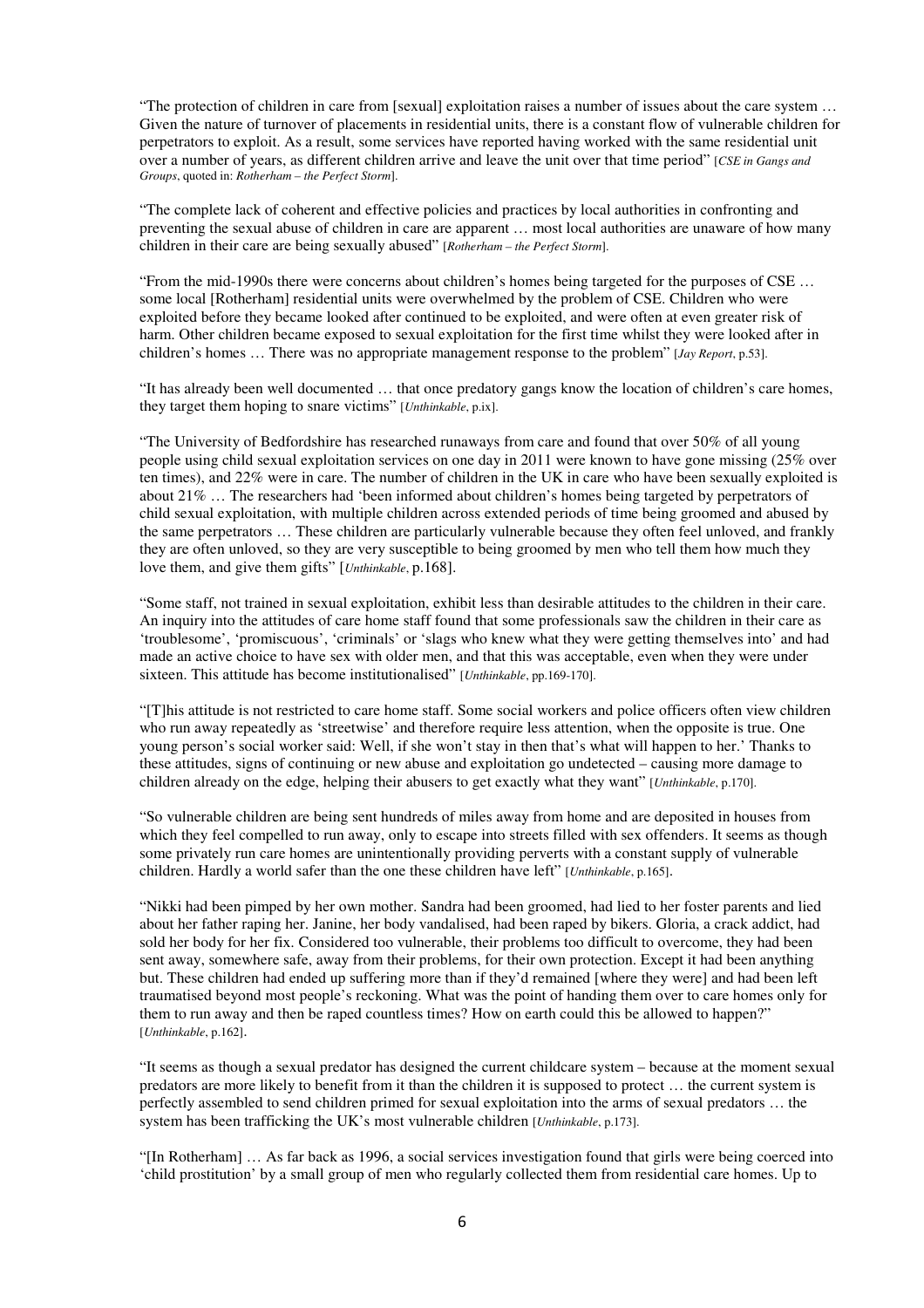seventy girls were said to be involved … Despite repeated reports handed over to police and social services from Risky Business, nothing was done" [*Unthinkable*, pp.242-3].

"[M]y social workers found me a place at a local children's home … I had all the freedom I wanted. For a girl in my situation, this was lethal. The place was full of troubled children like me and some of the boys knew a dealer who gave them weed, so we'd sneak off to smoke together all the time. The staff treated us all with utter contempt and didn't bat an eyelid if my phone rang and I disappeared in the early evening and stayed out all night or even for a few days. Often, my abusers would send me back to the home in a taxi and the staff would even pay the fare, using money from the petty cash fund. They hadn't made it harder for these disgusting paedophiles to reach me; they had made it much, much easier … I could come go completely as I pleased. Of course, at the time I thought this was great, but now I'm dumbfounded by the complacency of everyone whose job it was to protect me. One of the keyworkers, Rita, was even worse than [my social workers] … she used to look at me as if I was a piece of s\*\*\* she'd dragged in on her shoe" [*Violated*, pp.128-9].

"Sometimes the men who'd abused me would drive me back to the home themselves, parking right outside, bold as brass … these men would demand that I paid them a fare … I didn't have any money of my own, so I'd walk into the home, where Rita would usually be sitting behind her desk, and get her to sort it out … she'd walk outside, open the taxi door and look straight at a man who'd most likely had sex with me the night before – the vulnerable, drugged-up fifteen-year-old girl she was supposed to be looking after. She never scribbled down the registration number, or made a note of the licence plate or the company the car was from. She certainly didn't phone the coppers and describe the driver, or what she suspected he'd done to me. All she'd do was ask him to give her a receipt, worried only that she'd get a b\*\*\*\*\*\*\*\*\* if the petty cash was a few quid down" [*Violated*, pp.150-2].

"[C]hildren – in this country – come cheap … they're getting trafficked out of care homes and the care system. They're there for another reason; they're there to be cared for, apparently. And all of the funds for that are extracted from everybody in terms of taxation, so for the people who abuse them, it's a *free resource*. And it's not just about sexual depravity, and it's not just about torturing a child – although it is about both of these. It seems to be about actually generating a means of exchange and a means of control that is the underlying corruption in this country" [*Scotland's Secret Shame*].

#### **Deaths and Suicides**

"[A] DCSF [now DforE] report shows that children placed in care are three times more likely to die than others … where does this leave children in need of protection who are then placed in care and should be safe from harm and neglect?" [*Baby P and the Death Toll Keeps Rising*].

"David Cameron … noted that the suicide rate among children formerly in care was four times the national average" [*David Cameron Has No Clue*].

"In Leicester recently, a jury was shown a 93-minute police video of a 14-year-old boy describing how, after being taken by social workers into care, he was for three years subjected by a care worker to sexual abuse so horrendous that he repeatedly pleaded for help from other members of staff. His pleas were ignored ... the boy hanged himself with a curtain cord" [*What Our Judges Forget When They Send Children into Care*].

"2003: Papers report that Victoria 'Vicky' Agoglia, fifteen, a white girl who absconded from her privately run Rochdale children's home twenty-one times in two months, died of a heroin overdose after being used for sex by older men who paid her in alcohol, coke and heroin. Vicky, who had ambitions of becoming a model, had previously reported being raped. She was in the care of Manchester Social Services, who had placed her in a care home run by a company called Green Corns" [*Unthinkable*, p.156].

"11-year-old care child Gareth Myatt died as a result of pindown-style abuse in 2004" [*Pindown – UK Children's Homes*].

#### **Historic Cases of Institutional Abuse (1940s – 2000s)**

I haven't included here details of historic (i.e. prior to the several acts and initiatives introduced in the 2000s) State-facilitated abuses of children in its 'care' homes, but, as you will no doubt know better than I, there is much information on the physical, sexual, and emotional abuse, as well as neglect, and deaths and suicides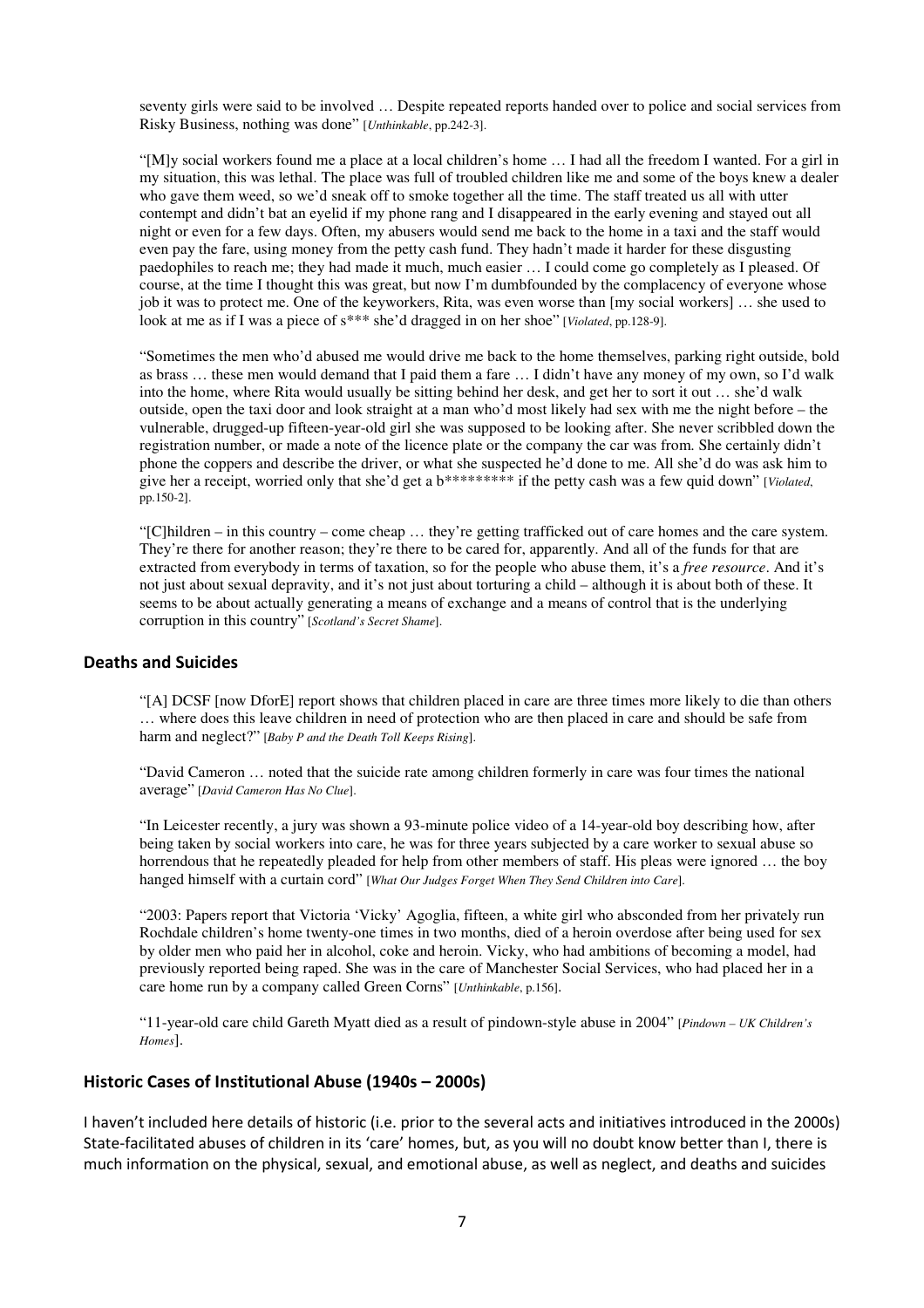(at least 12 resulting from Beechwood, and another 12 from Clwyd), of children while housed in Stateowned, State-run, or State-approved institutions during past decades, such as in the following few examples:

- The physical, sexual, and emotional abuse of children in the Beechwood group of homes in Nottinghamshire between the 1940s and 2000s, as investigated in Operations Daybreak and Xeres [see Source Refs];
- The emotional, physical, sexual abuse, and neglect of children in St Leonards' Children's Home in Essex in the 1960s-70s, leading to the deaths of some of the children, investigated in Operation Mapperton [see Source Refs];
- The method of 'behaviour management' known as 'Pindown' used in institutions in Staffordshire during the 1970s and 1980s, as detailed in the Report *The Pindown Experience and the Protection of Children* (1991), (also in Kendal House run by the CofE in Kent during the 1970s and 1990s) [see Source Refs];
- The abuse of 750 children in 40+ children's homes in Clywd, North Wales, as described in *Lost in Care - The Waterhouse Report* (2000) [see Source Refs];
- The sexual abuse of boys at Ystrad Hall in Denbighshire, in the 1970s, by the deputy principal [see Source Refs];
- The scandal of Elm Guest House in SW London in the 1970s and 1980s, to which boys from Grafton Close Children's Home were trafficked to be sexually abused by paedophile VIPs [see Source Refs];
- The thousands of children abused in 140+ children's homes, schools, penal institutions (both State and Private) in Scotland, as currently being investigated by the Scottish Child Abuse Inquiry [see Source Refs];
- See also the paper, *Missing Years of Abuse in Children's Homes* (February 2006), reproduced on the webpage No2Abuse, under the title, *Excellent History on Abuse in the Care System*, for a discussion of these and other institutional abuses from the 1960s through the 1980s.

## **(II) Foster and Adoptive Care**

A caveat before I start this section: As I said, there are some – many - excellent foster carers. My parents fostered for a while when I and my siblings were children, and my brother and sister-in-law have been foster carers for many years and have also adopted two children. Both my parents were, and my brother and sister-in-law are, loving and exemplary foster/adoptive parents. There are numerous other foster/adoptive parents like them. In May 2018, for example, the Children's Commissioner undertook a study of 100 children living in foster care:

"Children were asked to talk about their views and experiences of living in foster care … The majority of children said the best thing … [was] feeling like 'part of the family'. Some children said they viewed their foster carers as 'their mum and dad', and the foster carers' children as their brothers and sisters … having a safe, permanent home … they liked where they lived, and felt that their carers' house was their true 'home'" [*Voices of Children in Foster Care*, pp.4-5].

But tragically there are also foster carers and adoptive parents who are very far from being 'better' carers than the children's own biological parents.

"[W]e estimate that there are likely to be 450-550 confirmed cases of abuse or neglect in foster care across the UK each year … … All forms of maltreatment were evident [in our review], including physical abuse (in 37% of cases), emotional abuse (30%), sexual abuse (11%) and neglect (17%)  $\dots$  15 cases were reported to concern poor standards of care falling sort [sic] of actual abuse. Many of the foster carers involved in substantiated cases (43%) had been the subject of previous allegations … Some children … only disclosed persistent sexual and/or emotional abuse after they had left the placement … in a small number of very serious cases involving the persistent neglect, emotional and/or sexual abuse of children, it was clear that the foster carers concerned should never have been recruited … It is important to bear in mind that [our] figures refer only to abuse or neglect that is detected and investigated (that is, recorded abuse or neglect), so the true extent of the problem may be somewhat greater" [*Keeping Children Safe*, pp.11-13,62].

Exacerbating abuse in foster/adoptive care can be the following issues…

"The Edinburgh Inquiry [1999] warned of the danger of over-optimism about the quality of care provided by foster carers who are well known to social workers. This warning was later borne out by the Reading Serious Case Review [2011] into the physical abuse of a baby, which suggested that the fact that the foster carers concerned were well known to local social workers hindered the objective assessment of their strengths and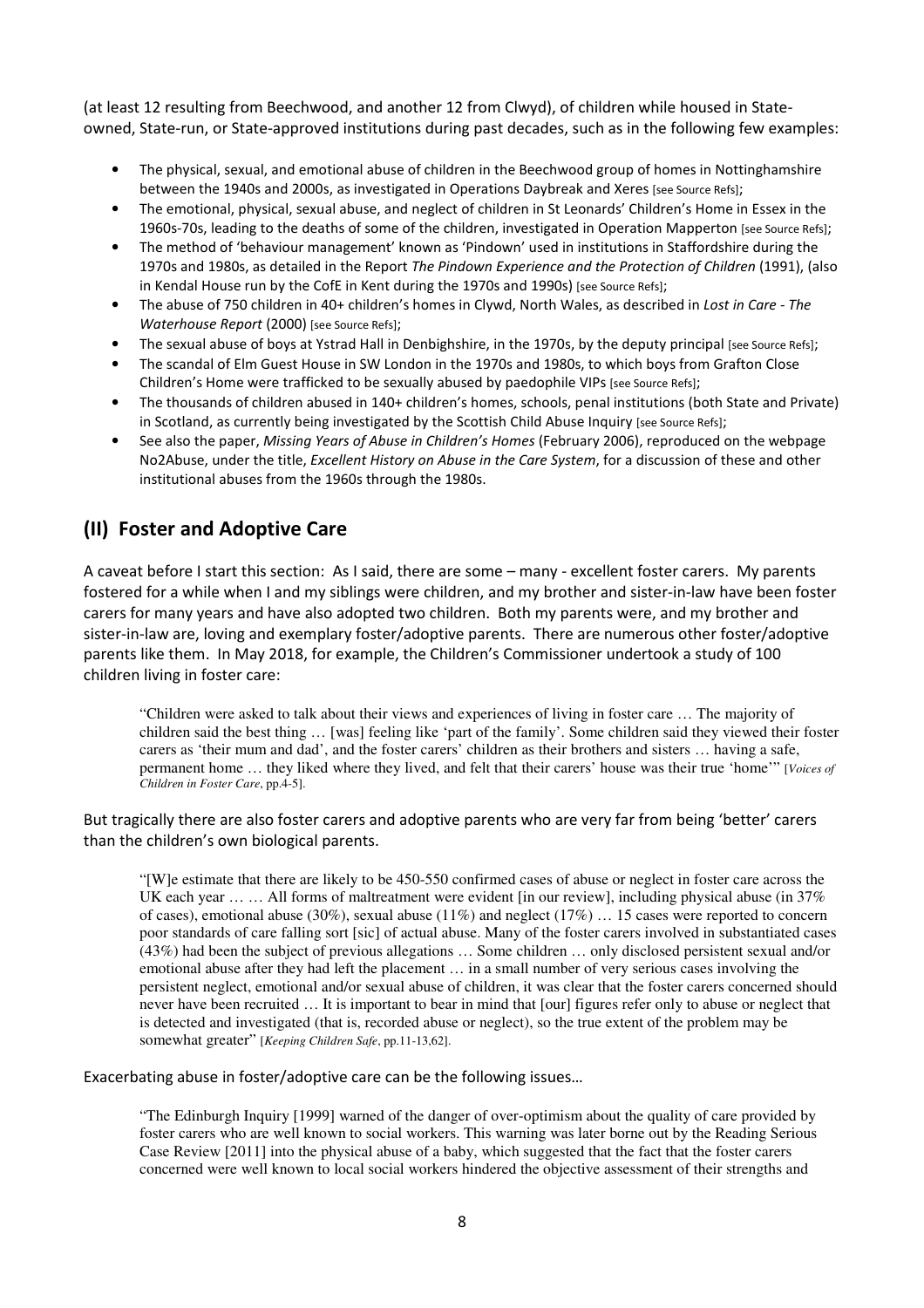weaknesses, despite the fact that these carers had repeatedly failed to report a number of minor injuries to previous foster children" [*Keeping Children Safe*, p.27].

"The Utting report [1997] on safeguards for children living away from home warned that there had been a number of cases 'where carers had won considerable confidence and respect but where this has marked abuse'" [*Keeping Children Safe*, p.27].

Further, inherent within the UK Social Services (though not always recognised as such by personnel on the front lines) is a number of ideologies. One is the ideology of Identity Politics. This is the notion of a 'hierarchy of favoured groups' in society. What that means is that, from the perspective of the Social Services, though children are of *more* relative importance than their parents because they are higher up the 'scale' than their parents, they are of *less* relative importance than other groups who rate *above* children (Social Services' claims to the contrary notwithstanding) in the hierarchy.

"The Wakefield Inquiry [2007] revealed that professionals avoided facing up to the implications of the concerns raised about the behaviour of two foster carers, in this case partly due to fear of stigmatising gay [sic] carers and partly because they were intimidated by them. Both the Wakefield Inquiry and the Reading Serious Case Review highlighted serious professional and systemic failures that allowed the abuse to continue" [*Keeping Children Safe*, p.27].

Little seems to have changed in that regard. The situation described above has now been played out again resulting in the death of the child concerned… Elsie (real name Shayla O'Brien) would still be alive and living with her Grandmother now if Social Services hadn't put their blind adherence to the ideology of Identity Politics before the safety of that precious little girl and the love of her biological family for her.

But maybe it's just a case of one or two bad apples?... Sadly, not so. Here are some others:

"18 policemen arrived early one morning at a well-ordered family home, which they reduced to chaos. They arrested and removed the husband and wife in front of their screaming seven-year-old daughter, leaving the little girl to be taken away by social workers … the social workers produced in court the most extraordinary trumped up charges to justify what they had done … a senior judge ordered the little girl to be sent for adoption. Only recently has it emerged that, now she is 16, she has been able to escape to be re-united with her parents, and that while in adoption she was seriously abused and emotionally damaged" [*Corrupt Practices Disguised as Child Welfare Campaigns*].

#### *Keeping Children Safe: Children in Care 2009-2012* **(2014)**

"Interviews with fostered children and their carers in a recent English study … revealed that several had been maltreated by previous foster carers. For most of these 10 children the abuse or neglect had been serious, including practices such as keeping a disabled child locked in her bedroom, forcing a child to have cold showers and then stand shivering in the garden, hitting children, forcing them to sleep on the floor in filthy conditions, beating them and denying them food … no child should experience abuse or neglect in a foster placement and the consequences for children can be very damaging" [*Keeping Children Safe*, pp.11,30,62].

"Just over one-third of substantiated allegations involved physical abuse or restraint (37%); 30% involved emotional abuse; one in nine sexual abuse (11%); 17% neglect, and 15 cases were reported to involve 'poor standards of care' falling short of actual abuse … Many of these foster carers (43%) had been the subject of earlier allegations, perhaps a signal of future difficulties, whereas past allegations by children were less common. Most carers had been fostering for some considerable time" [*Keeping Children Safe*, p.89].

#### **Neglect**

"[O]ne child's school had alerted social workers to the fact that the child's hygiene was poor, that she came to school in ill-fitting and dirty clothes and had an untreated skin condition" [*Keeping Children Safe*, p.93].

#### **Bullying and Physical Abuse**

The baby of a young mother was recently seized by the social services and put into foster care: "Three times recently, in the weekly 'contacts' with the baby which the mother and grandmother are allowed in the social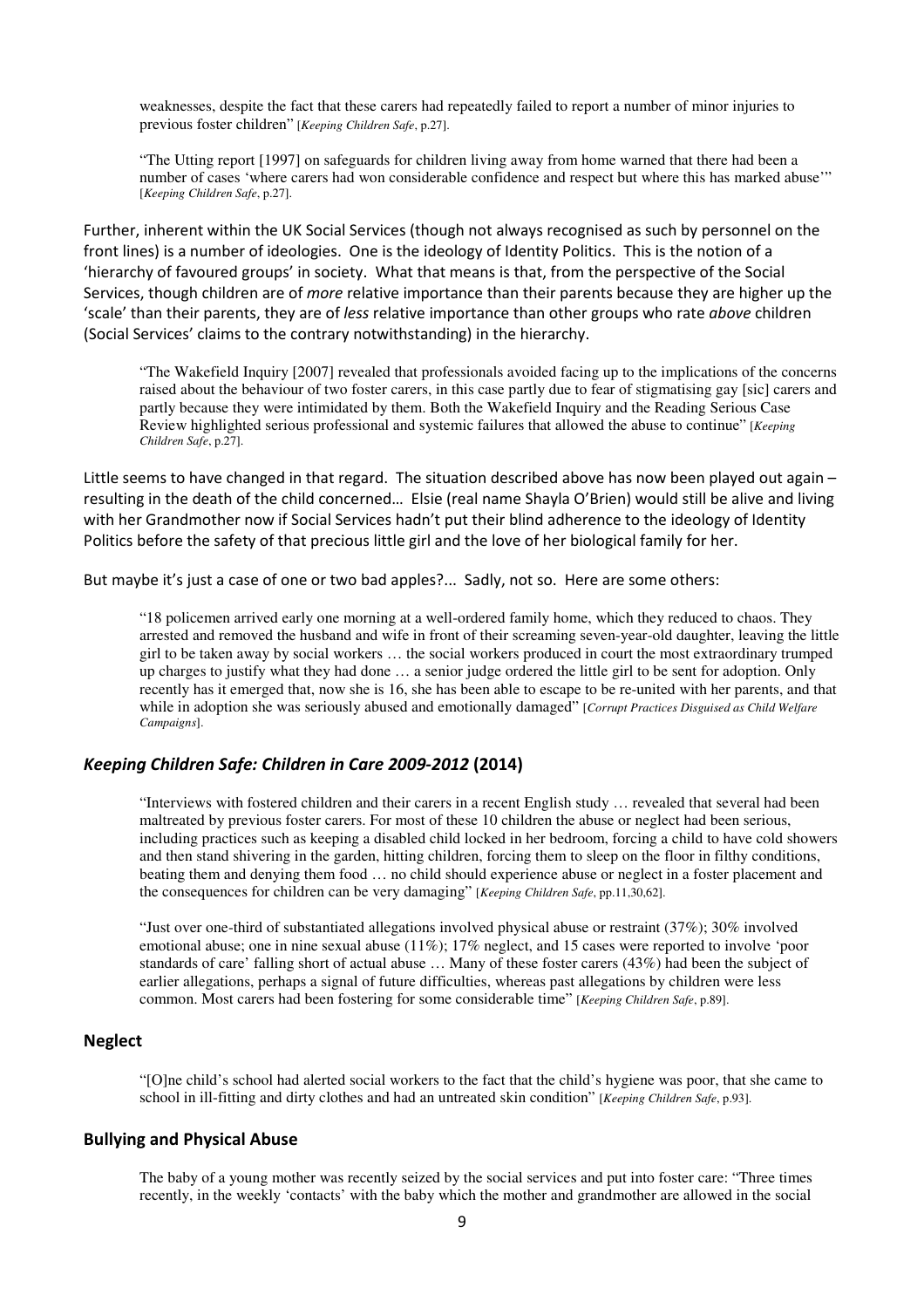services office, they have been horrified to see their formerly healthy, cheerful child covered in bruises (legs, thighs, knees, shins, forehead and arms) of which they have pictures. The social workers refuse to explain how such injuries could have arisen" [*'Child Protection' Wreaks Havoc on a Loving Family Once Again*].

#### **Verbal and Emotional Abuse**

"Emotional abuse was reported for just under one-third of the children [in this study] and had often persisted for long periods of time … Sometimes the true extent of the emotional abuse was not discovered until after children had left the placement" [*Keeping Children Safe*, p.92].

"I am deeply suspicious of do-gooders. Their virtue-signalling puts them beyond criticism. Some years ago I knew someone who had spent years as a foster carer. Everyone thought this was wonderful and selfless and she basked in the praise. However, on closer examination I realised an astonishing thing: she actually disliked the children in her care. Shouting and screaming abuse at the poor unfortunates, who had had a rough start in life already. Of course, all was sweetness when anybody from the fostering service was around. And would they believe the children anyway if they complained? [Reader's comment at: *The Footsteps of Moses*].

#### **Sexual Abuse**

"A foster father who abused five children over 11 years has been jailed … 'he denied any wrongdoing, claiming the children had made up the allegations, even though their stories were consistent … they will undoubtedly carry the emotional scars of his abuse for the rest of their lives, yet they showed tremendous courage in giving evidence against him" [*Former Foster Carer Raped and Sexually Abused Five Children*].

"Two cases involved historic sexual abuse of female foster children by a foster carer's ex-partner and by a neighbour … In some cases … the sexual or emotional abuse of children, had persisted for years without being detected … Several cases of sexual abuse, often taking place over a lengthy period of time, involved the adult birth sons, ex-partners or neighbours of foster carers … it was fairly common [in this study to find that] allegations concerning sexual abuse [were] only made some time after the child had left the placement … In all but one case … [the sexual abuse] was extremely serious" [*Keeping Children Safe*, pp.77,105,89,90,97].

"In one case a girl alleged that her foster carer's former partner had formed an exploitative relationship with her, plying her with drugs and sexually abusing her during and after her time in the placement … In another case the male foster carer was described as 'a predatory paedophile' who had sexually abused his foster daughter Marian, female relatives and others over many years. In this case and some others, the long-term sexual abuse of a fostered child only came to light after investigations into the abuse of others in the household, such as the birth children, adopted children or other relatives of the foster carers" [*Keeping Children Safe*, p.97].

"M had a termination [sic] at the age of 14 and was pregnant again at 15. She was removed from her parents to protect her and yet was allowed by her foster carer to continue the relationship with the perpetrator, even permitting him to accompany her on holiday … Removing her from her family did not afford her better protection and in fact enabled the perpetrator greater access" [*The Casey Report*, (Feb 2015), p.58].

#### **Pornography**

"In three … cases [in this study], foster carers were found either to have downloaded pornography or 'looked after' a computer containing child pornography images for a friend. These cases raised anxieties *[!]* about the carers' understanding of child protection. One of these carers had his approval terminated"[*Keeping Children Safe*, p.98].

#### **Alcohol Misuse**

"In eight of the 15 cases [in this study] in which poor standards of care were reported, concerns centred on excessive alcohol use by foster carers. Several social workers mentioned concern that this could compromise the children's safety and cause them distress. Sometimes alcohol misuse was found to have persisted for a long time, raising questions about the effectiveness of the supervision and review of foster carers. In two cases, alcohol misuse was accompanied by evidence of domestic violence" [*Keeping Children Safe*, pp.105,98].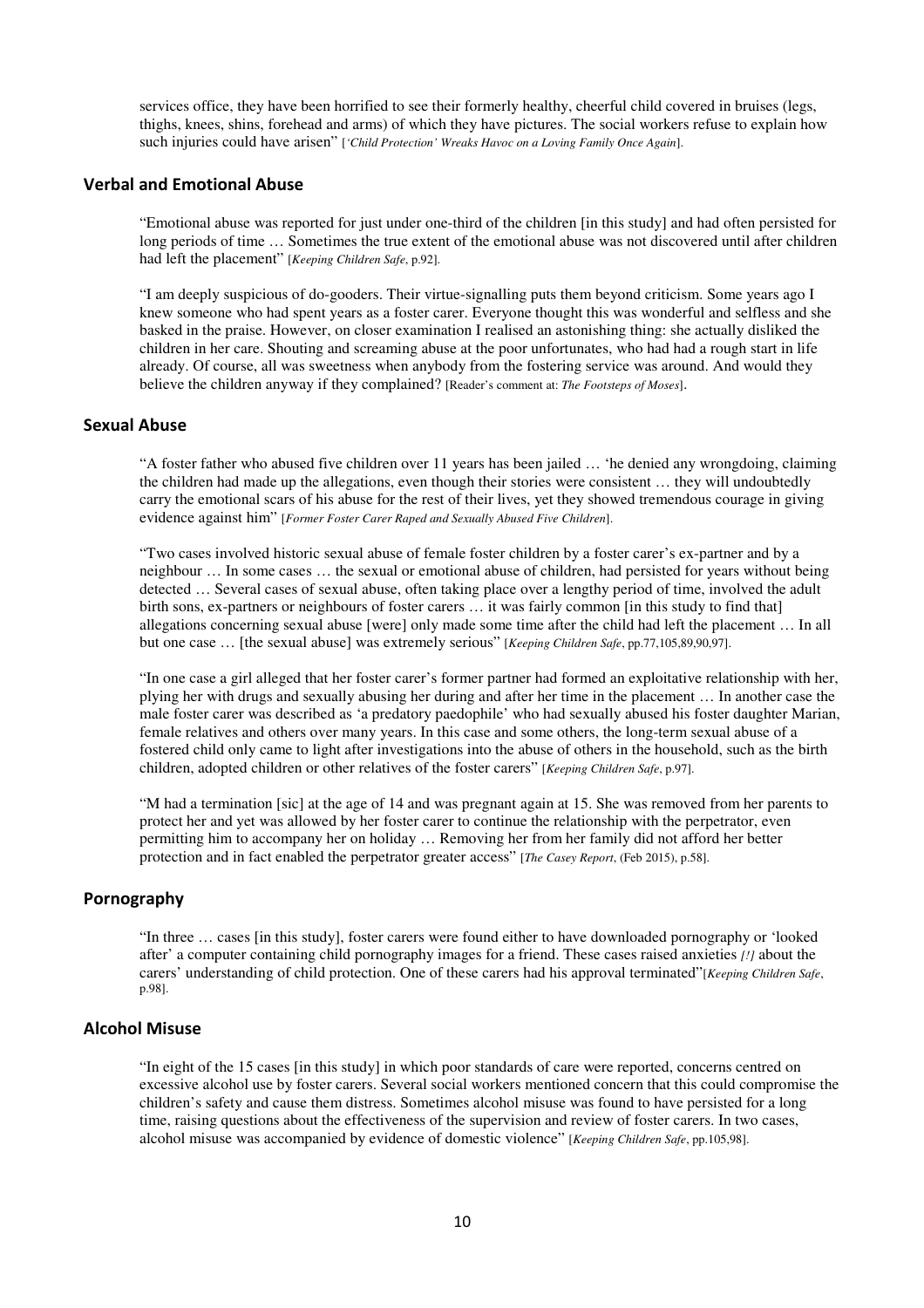#### **Abuse of Fostered Children by Foster Carer's Children**

"[One case] involved physical violence by a foster carer's non-resident birth son" [*Keeping Children Safe*, p.77].

"Four cases involved a foster carer's birth child who was resident at the time the abuse or neglect took place. All involved male birth children aged between 18 to 22 years at the time the allegation was made. While one case involved physical aggression towards a female foster child, the other three cases involved sexual abuse of female foster children that had generally taken place over a lengthy period of time, sometimes over several years. In two cases the allegations were historic, the young women only feeling able to disclose sometime after they had left the placement. In the remaining case, three foster children (and two adopted daughters) were removed from placement after an adopted daughter disclosed long-term sexual abuse by the birth son, about which the foster carer herself was found to have concealed evidence" [*Keeping Children Safe*, p.77. See also p.97].

#### **Abuse of Foster Carers' Children by Fostered Child**

"A council has apologised unreservedly to the family of young children who were sexually abused by a teenager placed with them by social services. Social services staff knew full well about the young man's previous history of disturbing sexual behaviour with children. Yet out of what could be seen as some bizarre and misguided overemphasis on his rights and concerns, they kept that information to themselves" [*'No Excuses' for Teen Abuse Case*].

#### **Deaths**

"Jonas, a child with Down's syndrome, 'visibly regressed' and eventually died after he was handed over to foster carers … When the parents were allowed 'contact sessions' with their son, they soon became concerned at how he was being looked after. They observed that his toilet and other medical needs were not being properly met. … [He] was not being properly medicated for sores and sunburn. He showed small bruises … serious ailments appeared, including a severe burn mark … severely infected tooth … obvious breathing problems … no proper protective clothing … bad conjunctivitis, discharges from his eyes and ears … [their son] apparently collapsed … but it was too late" [*A Mother's Diary Records the Awful Death of a Child 'in Care'*].

"Social Services … placed myself and my sister with a foster family without carrying out checks on the man who ... had a long history of violence. Social Services were the ones that failed to carry out house visits when were supposed to, they were the ones that ignored the huge amount of bruises myself and my sister had from beatings even after it being reported to them by our nursery and other people. … no they weren't the ones that picked her up by the legs and swung her round and slammed her head into the side of her cot, but in my eyes that are just as guilty for allowing it" [comment at: *Baby P and the Death Toll Keeps Rising*].

## **(C) Runaways from State Care**

"Children who go missing from care are being systematically failed and placed in great danger by the very professionals who are there to protect them, according to a parliamentary inquiry report published today [17 June 2012]. The report, by two influential All Party Parliamentary Groups (APPGs), calls for an independent investigation into children's homes in England and asserts that the system of residential care is 'not fit for purpose' for children who go missing" [*Care System Placing Children in Danger*].

"Today's [17 June 2012] report by the APPG for Runaway and Missing Children and Adults and the APPG for Looked After Children and Care Leavers, reveals that children in care are three times more likely to run away than children who live at home, often placing themselves in great danger of being physically or sexually abused or exploited. Yet society – including many professionals – so often sees them as 'troublesome', a 'nuisance' and 'drain on resources' – rather than victims" [*Care System Placing Children in Danger*].

"[R]unning away is not always seen as a cry for help. Many professionals perceive these children as 'troublesome', 'promiscuous', 'criminals', or even 'slags who knew what they were getting themselves into' – rather than extremely vulnerable young people in need of support" [*We Need to Protect Children in Care*].

"Half of all children in children's homes (46%) live outside their own local authority, despite evidence that this is often a major factor in causing them to run away. One local authority placed every single child in its care outside its boundary" [*Care System Placing Children in Danger*].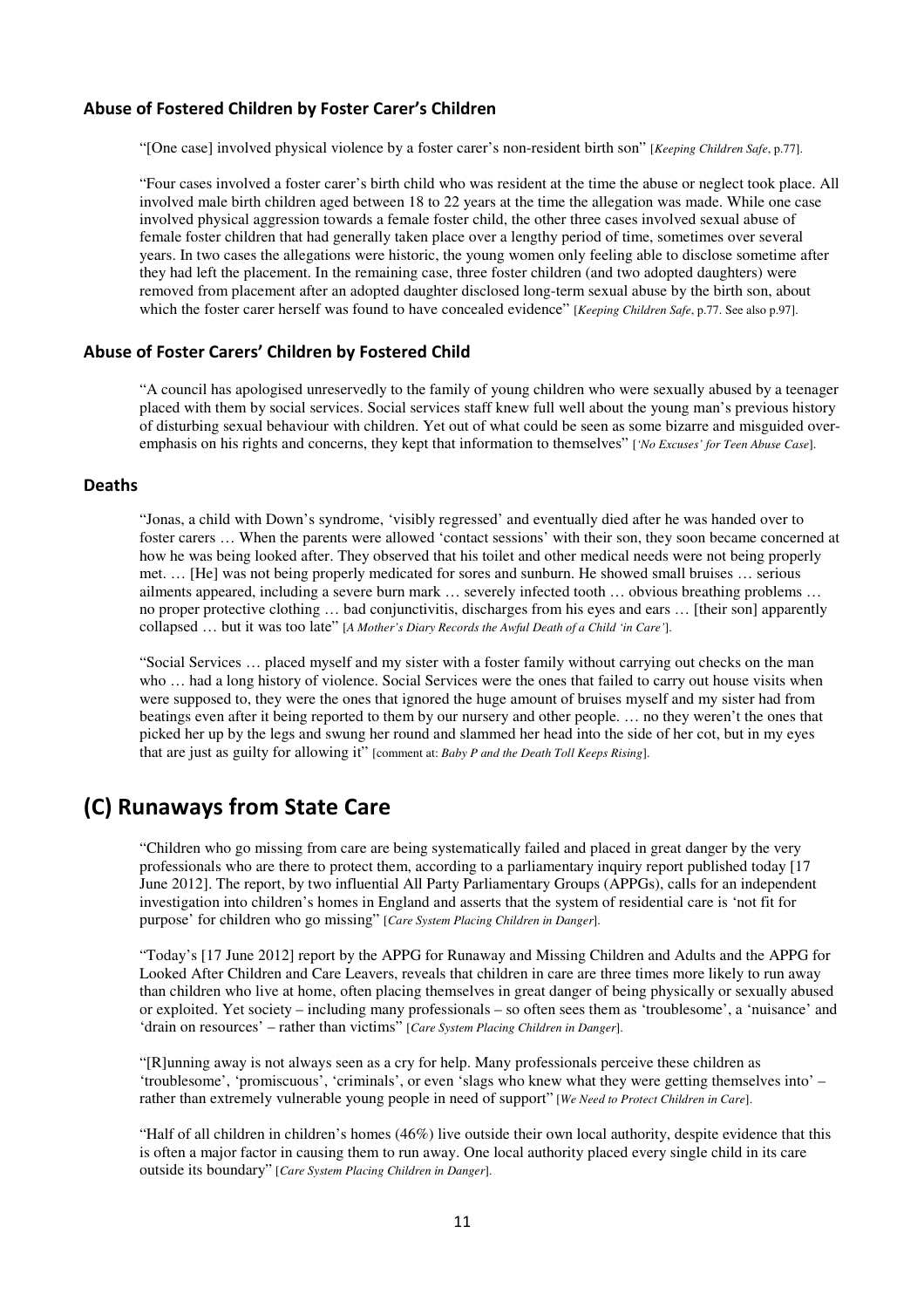"[T]here were many examples of out-of-area residential placements actually increasing the risks to [sexually] exploited children, with an escalation of missing episodes as they tried to return to their home and sometimes to their abusers" [*Jay Report*, p.53].

"Some residents who go missing become exposed to the risk of sexual exploitation while out on the streets, while others go missing as a result of being drawn into sexual exploitation. Residential staff often struggle to prevent residents going missing and to protect them from sexual exploitation" [*Keeping Children Safe*, p.26].

"One of the most startling facts about care homes is the number of children who run away from them. Care home staff are powerless to stop children from leaving. They are not allowed to lock doors to prevent teenagers from meeting their abusers. Physical restraint can be used only 'to prevent injury', the definition of which does not, apparently, include the injuries sustained through sexual exploitation" [*Unthinkable*, p.166].

"Sometimes there may be a good reason to move [children] away from home [local area] – for their own safety perhaps, but this remains rare. Evidence clearly supports the logic that the further children are from their family and friends the more likely they are to run away (usually to try to see them)" [*Unthinkable*, p.165].

"Incredibly, the solution care homes come up with when children run away is to move them – into another care home, without looking at the reasons why. Some children have been moved thirty to forty times. This is not uncommon. By [doing this], they are spreading the problem as that person brings their history to bear on other residents – not to mention the fact that predators are able to stay in contact with their victims and follow them to a new care home full of new girls for them to exploit" [*Unthinkable*, p.171].

"I used to go missing all the time … I went to a girl's house and there was like prostitution going on there, and that affected me, I didn't want to be in that environment, and I didn't know till afterwards. I went back and told one of my care workers about what had happened because it disturbed me, and after that they put on my risk levels 'suspicion of prostitution', and since then I haven't said anything to them, I haven't told them anything, because I feel like they didn't listen to me then, they didn't listen to the story, they had their suspicions that I was a prostitute. I didn't say anything to them after that. I guess it is the way they perceive things. You say things to them, and in their heads like when they are writing it down on paper, they don't think about the way it affected you. They just saw it as prostitution, they thought, 'she might be a prostitute', and that's all they wrote down. They never took time to listen to how I felt about it" [Teenage girl in care home, quoted in *Unthinkable*, p.169].

"Sixteen-year-old Stephanie … was placed in a care home. She later ran away from the care home and returned to the [N253 bendy] bus. It was safer, she said" [*Unthinkable*, p.48].

"West Mercia Police informed Ofsted of a private care home in Shropshire that had reported a child missing on thirty-nine occasions between 6 June and 25 October 2011 and had made over a hundred reports in total in that same period … Ofsted subsequently supported a good award for that home. The child in question has continued to go missing from the home and 130 missing reports have been made in relation to her" [*Unthinkable*, pp.165-6].

"A recent case was in Telford, and it was two privately run care homes owned by the same person … they had about four children in each home, next door to each other. They telephoned the police over 900 times, created 300 missing persons reports, and that home got a good Ofsted report" [*Unthinkable*, p.166].

"Ofsted's Deputy Chief Inspector John Goldup said: 'In its inspections of children's homes, Ofsted regards the issue of missing children as one of the main indicators of the quality of care'" [*Unthinkable*, p.166].

#### **What Makes Children Run Away from Care? (Joint APPG Inquiry, 2012)**

"It helps if you run away because you are going away from what you don't like" [p.2].

"To get away from where they are living or get away from violence" [p.2].

"Not being happy in care homes, not being listened to, not being happy in care" [p.2].

"Being separated from brothers or sisters, or close friends" … "Wanted to go and see sister" [p.2].

"Try to get to your own family, rather than stay in care" … "Wishing to visit a member of your family" [p.3].

"To get away from a new placement they hadn't wanted to go to in the first place"  $[p,3]$ .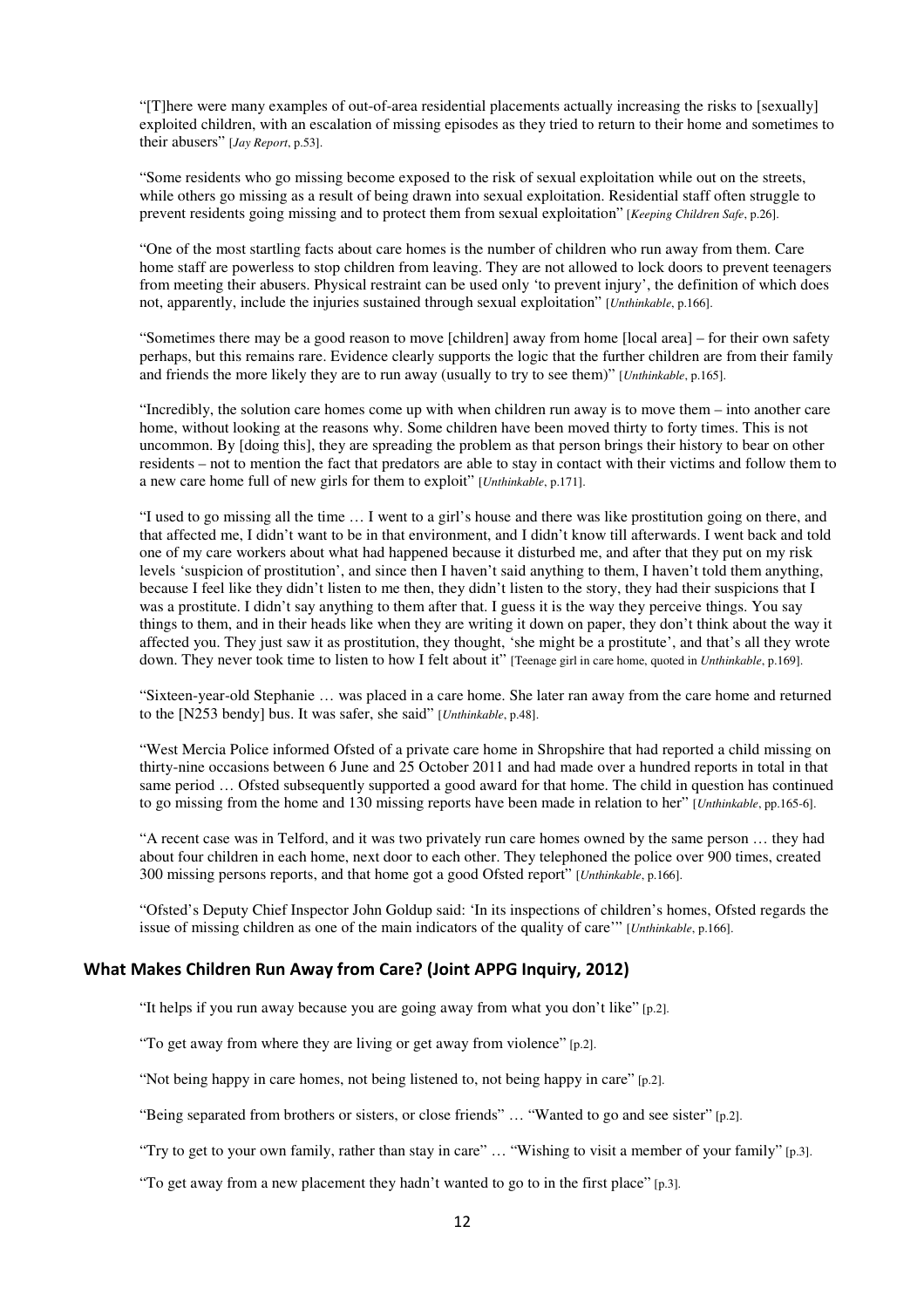"Because it's boring in children's homes" [p.3].

"Sometimes we run away to get away from other young people, for example being bullied" [p.4].

"Lack of knowledge and news about home came through from some children as a key issue in relation to running away from care placements" [p.8].

"The staff don't know how it feels to not be living at home … and not allowed to see your parents" [p.8].

"Many children and young people we spoke to revealed that they weren't so much running away from things, as **positively running to something** such as family and friends who they were no longer allowed to have in their lives. If services wish to address issues of children and young people running away then it follows that they must take seriously many of the reasons that they believe they have for legitimately doing so, including being deprived of wanted contact with family and friends" [p.4, (emphasis in original)].

"Social workers however have a major influence too. Some of the reasons given by children for running away, such as not liking a particular placement or not having enough contact with family and friends, are matters that social workers exercise considerable influence over" [p.8].

"There is plenty of evidence, both historically and still, that **there are some cases in which children and young people run away for their own protection** to escape abuse and mistreatment that they have been suffering, and are still at risk of suffering. Returning any child to an abusive environment will not stop them absconding, and could well prolong harm that is being done to them" [pp.8-9, (emphasis in original)].

"It almost goes without saying that those who do not feel cared for and treated with respect, are more likely to run away than those who do. Most who told me that they ran away said they did so not for fun, but because **they were deeply unhappy about something that was important to them in their lives**" [p.10, (emphasis in original)].

Now why would all these children be running away, if they were truly 'safer' and 'happier' in State 'care' than with their own families, as Social Services insist they must be?

# **(D) The View from the Other Side of the Desk…**

"My name is Winston Smith, I'm 34 years old and I'm a support worker – sorry, *keyworker* – in the supported housing sector … I also take on extra, part-time work in residential care homes with children between the ages of 12 and 17. To work in care homes is to inhabit an extra circle of hell beyond the limits of Dante's imagination…" [*Generation F*, p.18].

"[I]n my experience, the word 'care' in care home can be slightly misleading, in that there often isn't any – not beyond the absolute basics of food, shelter and Sony Playstations. Moral or spiritual guidance, or even common sense: not so much" [*Generation F*, p.74].

"It's really difficult for good care homes to flourish within the care system, because the system is set up to allow the children to dictate the agenda. There's been a profound and disproportionate shift in power away from adult forms of authority to 'empowerment', the sector buzzword for allowing youngsters to live pretty much as they wish irrespective of the objective damage they are doing to themselves. It's a tragedy, really" [*Generation F*, p.82].

"In care homes, daily log books are kept, as a statutory requirement. However, what is written in them is often extremely economical with the actualité … you can't expect simply to record your experiences in a working day in these journals of deceit … staff are expected to write up daily reports about the events in their respective care homes as if they inhabit some kind of morally neutral universe, where no judgements or standards exist ... This whole sector is infected with an institutional and ideological form of insanity" [*Generation F*, pp.141-2].

"Working in care has [a] corrosive effect on the truth. You become hypersensitive to possible misinterpretations of your own words and actions, and some [care workers] become willing Quislings, happy to collude with lies" [*Generation F*, p.144].

"I remember the intensive support worker I had myself – a woman who taught me how to wash behind my ears, eat my greens and brush my hair. I called her 'mum'. Plus I had a fella called 'dad', too; most kids I knew did back then, and we're only talking 15 years ago. There were no keyworkers, youth workers, tenancy support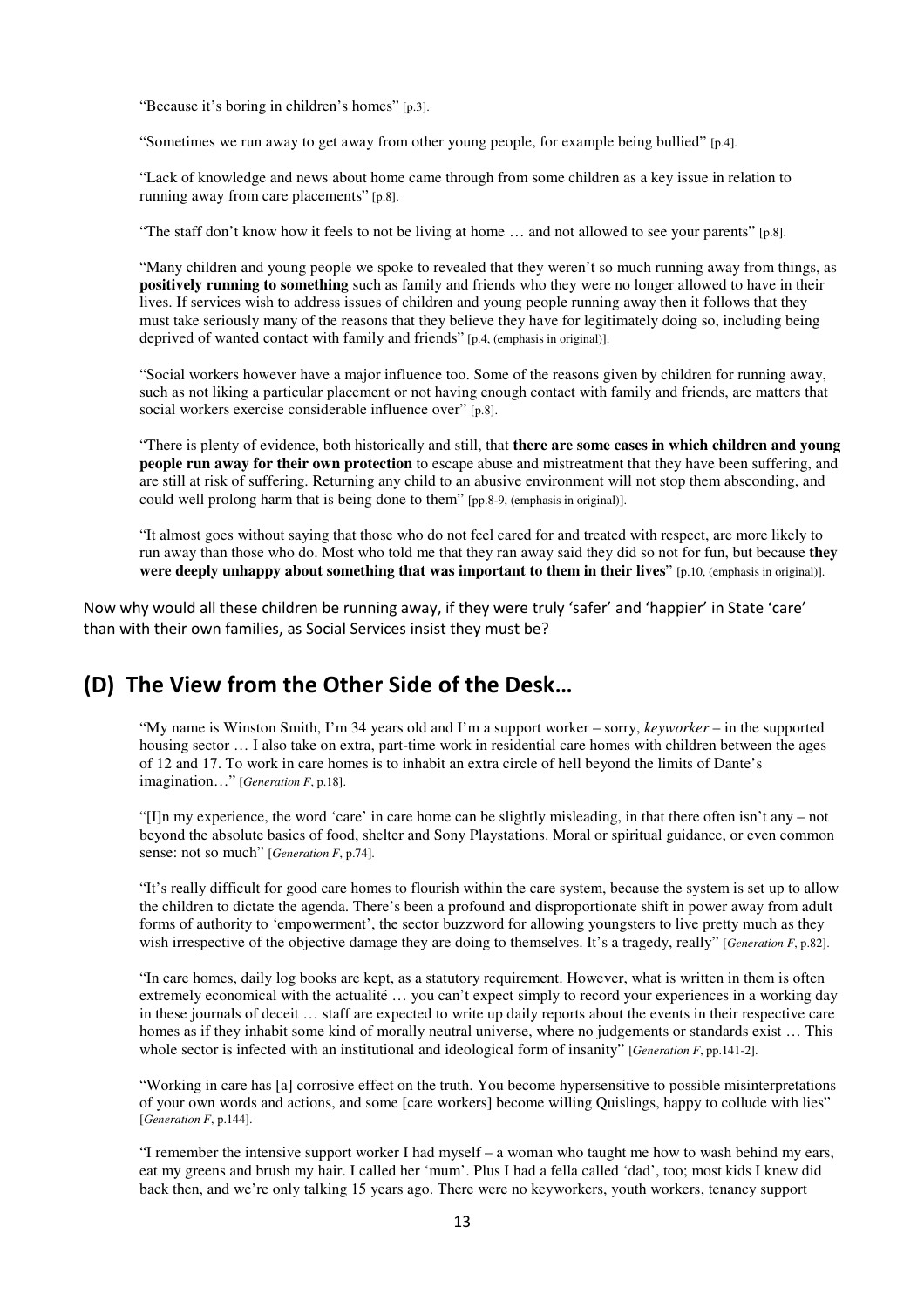workers, family involvement officers, play co-ordinators or supported housing workers … But then, I didn't know that the State was actively involved in breaking up families … if someone had told me this a few years ago, I'd have dismissed them as Tory reactionaries. Since I have been working in supported housing, I have seen evidence of this kind of thing every week, and I cannot argue with the facts when they are staring me in the face" [*Generation F*, pp.64-5].

"I make the decision that I'll not work in residential care homes any more" [*Generation F*, p.147].

"There are those in the industry who delude themselves that it's all going swimmingly … But lots of project workers and managers will admit that the system is broken – it's just that they will only say this privately ... Everything is built on a lie here … the British supported housing and social care sectors are in chaos … the overall picture - of a huge State bureaucracy wasting millions of pounds working counter-productively to its proclaimed aims – is entirely accurate" [*Generation F*, pp.256-7,259].

# **(E) The State is No Good at Childcare**

"The State is no good at childcare, and nothing will ever make it any good at it. Power and bureaucracy cannot create an ounce of love. The State's own care homes are notorious scenes of abuse and chaos, from which many children emerge with their lives already ruined, destined for prison or mental hospital" [*Get Ready to Go to Jail*].

"[M]any children taken from their families suffer far worse abuse at the hands of the  $\pounds 3.7$  billion a year 'care' industry than was ever alleged against their parents as the excuse for removing them in the first place. In all the years I have been writing about this, I have found few things more shocking than the continual evidence I get of unhappy children being ill-treated in 'care', whose only wish is to return to their loving parents. This is one of the real dirty secrets of our 'care' system" [*David Cameron Has No Clue*].

"[N]othing is more disturbing about [the care] system … than the way, once children are taken into 'care', their cries for help when they are abused are ruthlessly ignored. Yet the slightest hint given by a teacher or doctor that a child might possibly have been 'non-accidentally' injured by a parent can have social workers and police rushing round to remove the child into the very system where they may suffer genuine ill-treatment far worse than anything alleged against their parents. So this inhumane system rolls autistically on, determined to resist any real recognition of just how grievously it has gone off the rails" [*These 'Carers' Just Don't Care…*].

"Our children appear to be suffering more in care than at home, so why remove a child to make a child worse? The care system is supposed to help them not damage them further" [comment at: *Children Brought Up in Care Have Far Poorer Life Prospects*].

Can you understand why the Social Services' euphemistically named 'service users' might be just a *tad* hesitant to let the State anywhere near their precious little ones?

The problem with the moral high-ground is that it must always be proven; it can never just be appropriated.

## **Source References**

Please note that the inclusion in this document of any quotations from or references to any report, article, book, video, or other, listed below does *not* necessarily imply endorsement of that item; neither can I vouch for any other materials by the same authors, nor any groups or websites with which they may be associated, nor any periodicals to which they may contribute, nor the beliefs of whatever kind they may hold, nor any other aspect of their work or position.

#### **Inquiries, Investigations, Reports, Reviews, Statistics**

Bazalgette, Louise, Rahilly, Tom, Trevelyan, Grace, NSPCC, *Achieving Emotional Wellbeing for Looked After Children: A Whole System Approach*, (June 2015), nspcc.org.uk/globalassets/documents/research-reports/achieving-emotional-wellbeing-for-looked-after-children.pdf

Biehal, Nina, Cusworth, Linda, Wade, Jim, Clarke, Susan, NSPCC / University of York, *Keeping Children Safe: Allegations Concerning the Abuse of Neglect of Children in Care*, (June 2014), nspcc.org.uk/globalassets/documents/evaluation-of-services/keeping-children-safe-report.pdf

Casey, Louise, CB, *Report of Inspection of RMBC*, (February 2015), publishing.service.gov.uk/government/uploads/system/uploads/attachment\_data/file/401125/46966\_Report\_of\_Inspection\_of\_Rotherham\_WEB.pdf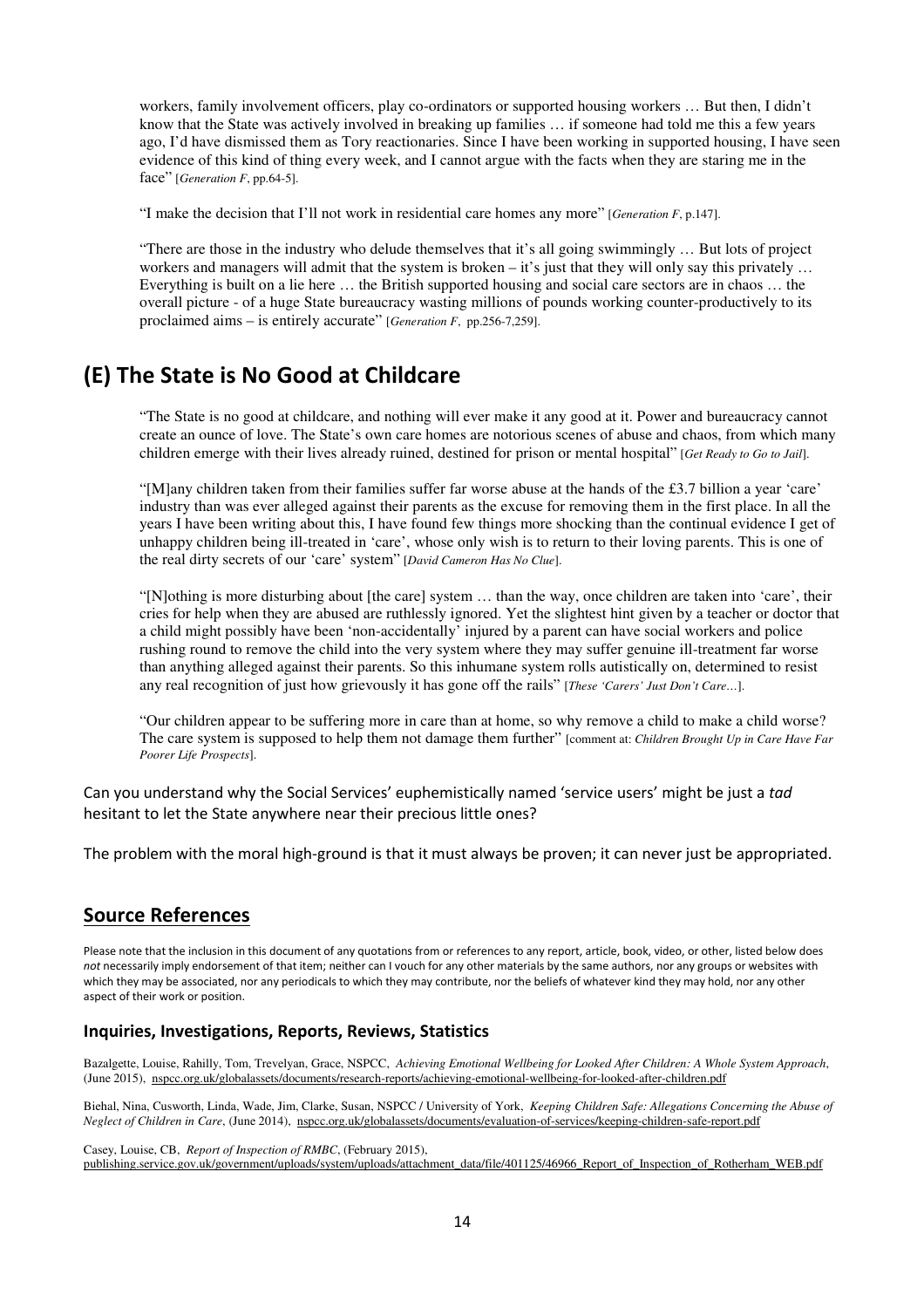Children's Commissioner, *Voices of Children in Foster Care*, (May 2018), childrenscommissioner.gov.uk/wp-content/uploads/2018/05/VOICE-OF-CHILDREN-AND-YOUNG-PEOPLE-IN-FOSTER-CARE.pdf

Department for Education, *Children Looked After by Local Authorities in England*, (May 2018), assets.publishing.service.gov.uk/government/uploads/system/uploads/attachment\_data/file/713001/CLA\_SSDA903\_2018-19\_Guide-Version\_1.1.pdf

Department for Education, *Children Looked After in England (Including Adoption), Year Ending 31 March 2017: Additional Tables*, (07 December 2017), assets.publishing.service.gov.uk/government/uploads/system/uploads/attachment\_data/file/664998/SFR50\_2017\_Additional\_Tables\_Text.pdf

Department for Education, *Outcomes for Children Looked After by Local Authorities in England, 31 March 2017*, (28 March 2018), assets.publishing.service.gov.uk/government/uploads/system/uploads/attachment\_data/file/695360/SFR20\_2018\_Text\_\_1\_.pdf

Jay, Alexis, OBE, *Independent Inquiry into CSE in Rotherham 1997-2013*, (21 August 2014), rotherham.gov.uk/downloads/file/1407/independent\_inquiry\_cse\_in\_rotherham

Longfield, Anne, Children's Commissioner Gov UK, *Stability Index 2018: Overview and Findings*, (June 2018), childrenscommissioner.gov.uk/wpcontent/uploads/2018/05/Childrens-Commissioners-2018-Stability-Index-Overview.pdf

Morgan, Roger, Dr., *Joint APPG Inquiry into Looked-After Children and Care Leavers Who Run Away – Submission of the Children's Rights Director for England*, (23 April 2012), childrenssociety.org.uk/sites/default/files/tcs/u32/appg\_inquiry\_-\_childrens\_rights\_director.pdf

NSPCC, *Children in Care: Emotional Wellbeing and Mental Health*, (No Date), nspcc.org.uk/preventing-abuse/child-protection-system/children-incare/emotional-wellbeing-of-children-in-care/

NSPCC, *Children in Care: Statistics*, (No Date. Possibly 2017), nspcc.org.uk/preventing-abuse/child-protection-system/children-in-care/statistics/

Waters, Anne Marie, Rotherham – The Perfect Storm, (23 December 2015), annemariewaters.org/rotherham-the-perfect-storm-an-investigation-in-tomuslim-grooming-gangs/

#### **Articles, Commentaries, Discussions, Debates, News Items**

Barnardos, *What We Do*, (2010), barnardos.org.uk/what\_we\_do/advertising\_campaigns/campaigns\_children\_in\_care.htm

Berelowitz, Sue, *How We Fail Children in Care*, (03 July 2012), theguardian.com/commentisfree/2012/jul/03/how-we-fail-children-in-care

Booker, Christopher, *Child Protection Services: A Mother's Diary Records the Awful Death of a Child 'in Care'*, (18 January 2014), telegraph.co.uk/comment/columnists/christopherbooker/10580028/Child-protection-services-A-mothers-diary-records-the-awful-death-of-a-child-incare.html

Booker, Christopher, *'Child Protection' Wreaks Havoc on a Loving Family Once Again*, (30 July 2011), telegraph.co.uk/comment/columnists/christopherbooker/8672670/Child-protection-wreaks-havoc-on-a-loving-family-once-again.html

Booker, Christopher, *Corrupt Practices Disguised as Child Welfare Campaigns*, (02 December 2017), sundayguardianlive.com/lifestyle/11816 corrupt-practices-disguised-child-welfare-campaigns

Booker, Christopher, *David Cameron Has No Clue About Our 'Care' Industry*, (24 October 2015), telegraph.co.uk/comment/11952877/David-Cameron-has-no-clue-about-our-care-industry.html

Booker, Christopher, *These 'Carers' Just Don't Care…*, (14:03:2015), telegraph.co.uk/comment/11472415/These-carers-just-dont-care….html

Booker, Christopher, *What Our Judges Forget When They Send Children into Care*, (29 July 2013), telegraph.co.uk/news/health/children/10149479/What-our-judges-forget-when-they-send-children-into-care.html

Children's Commissioner Gov UK, *Children's Commissioner's Annual Stability Index for Children in Care Warns Thousands of Vulnerable Teenage 'Pinball Kids' are Pinging Around the Care System*, (01 June 2018), childrenscommissioner.gov.uk/2018/06/01/childrens-commissioners-annualstability-index-for-children-in-care-warns-thousands-of-vulnerable-teenage-pinball-kids-are-pinging-around-the-care-system/

Children's Society, *Care System Placing Children in Danger, Parliamentary Inquiry Finds*, (17 June 2012), childrenssociety.org.uk/news-andblogs/press-release/care-system-placing-children-danger-parliamentary-inquiry-finds

Davies, Wyre, *'No Excuses' for Teen Abuse Case*, (18 May 2009), news.bbc.co.uk/1/hi/wales/south\_east/8055067.stm

Flyer, *The Footsteps of Moses*, (27 February 2018), ukipdaily.com/the-footsteps-of-moses/

Hitchens, Peter, *Get Ready To Go To Jail – Your Children Will Denounce You!*, (06 April 2014), hitchensblog.mailonsunday.co.uk/2014/04/get-readyto-go-to-jail-your-children-will-denounce-you.html

Hurst, Greg, *Social Workers Break Up Too Many Families, Review by Family Law Group Says*, (13 June 2018), thetimes.co.uk/article/social-workersbreak-up-too-many-families-review-by-family-law-group-says-kfzfj8h7k (£)

No2Abuse, *Baby P and the Death Toll Keeps Rising: 52+ named Children Now Dead from Social Services Failures*, (13 December 2008), no2abuse.com/index.php/articles/comments/baby-p-and-the-death-toll-keeps-rising-38-named-children-now-dead-from-soci/

No2Abuse, *Children Brought Up in Care Have Far Poorer Life Prospects*, (07 June 2009), no2abuse.com/index.php/news/comments/childrenbrought-up-in-care-have-far-poorer-life-prospects